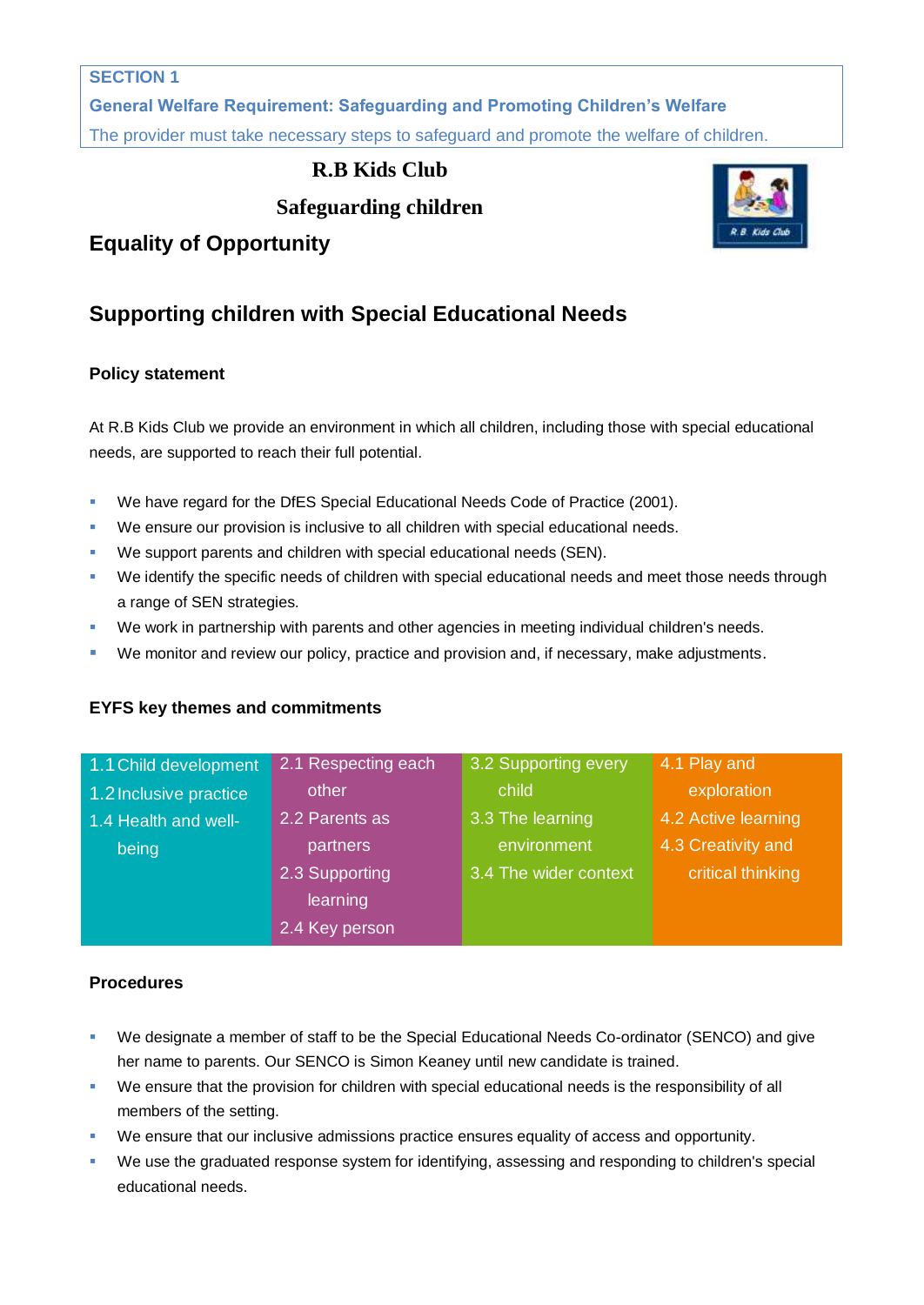- We work closely with parents of children with special educational needs to create and maintain a positive partnership.
- **Work alongside the Co-ordinator to ensure that all staff are aware of all legislation, regulations and** other guidance on working with children with special educational needs and/or physical disabilities.

Work with the Co-ordinator to ensure that all staff who work with children with special educational needs and/or physical disabilities and have identified training to support children with special educational needs and/or physical disabilities appropriate skills. R.B Kids Clubs SENCO will provide training feedback and updates over new legislation twice an academic Year (September and April)

- Co-ordinating regular monitoring and reviews of children's progress; involving parents/carers, other members of staff, relevant representatives from statutory agencies and, if appropriate, the child themselves. Alongside the Co-ordinator, they will also be responsible for ensuring that any actions following such reviews are followed through.
- Assessing each child's specific needs and adapting the Club's facilities, procedures, practices and activities as appropriate.
- **Ensuring that systems are in place to adequately plan, implement, monitor, review and evaluate the** Special Needs policy through feedback from all stake holders (Parents, Carers, children and staff).
- **Ensuring that children with special educational needs and/or physical disability are fully considered** when activities are being planned and prepared, or what adaption's the Co-ordinator and other staff need to make so that all children can have access.
- The Co-ordinator will liaise with parents/carers about the needs of their children and the plans and actions of the setting, as well as being the point of contact for parents/carers.
- **EXECT ADDET Liaising with other agencies and seeking advice, support and training for themselves and other staff as** is necessary.
- **Supporting other members of staff to become more skilled and experienced in the care of children with** special educational needs and/or physical disabilities.
- **Ensuring that all children are treated with equal concern and respect and are given the opportunity to** take part in all activities.
- **Ensuring that accurate observations and assessments of children's progress are regularly made and** properly recorded.

#### **Legal framework**

- The Equality Act 2010
- The Equality Act 2006
- Disability Discrimination Act (DDA) 1995, 2005